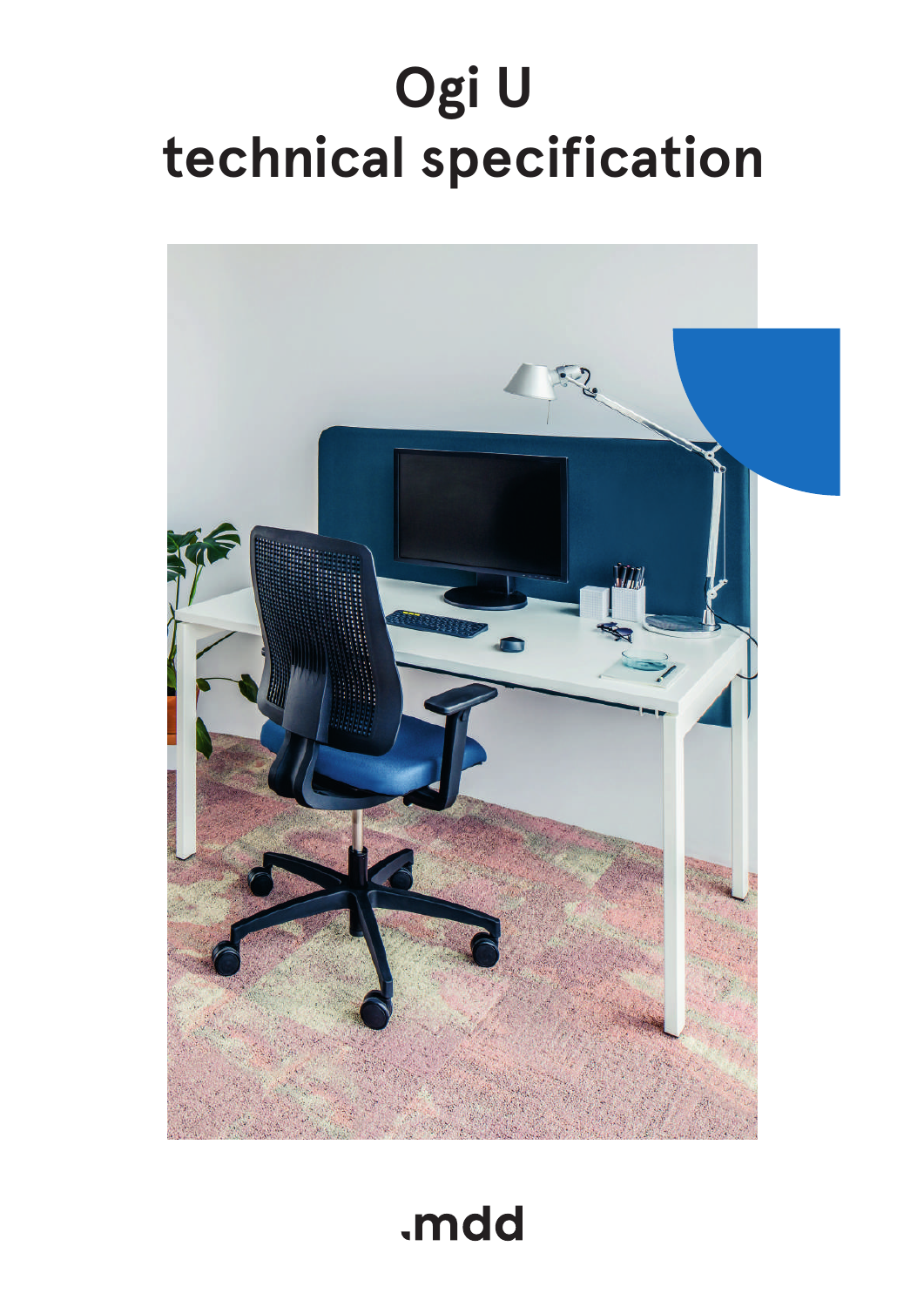#### **.mdd has a leading position among manufacturers of office furniture with many awards that prove quality and continuously increase demand for it`s products.**

The realities of today`s market require constant quality improvement at all levels of modern organization. This applies in particular to customer service, marketing, quality of products and also to quality of processes within the company. Partnership relations among employees and with business partners form a base of economic growth and success of the company.

Constant investments in innovative machinery park, optimization of managment systems and an expansion of production halls allow to minimize the lead times for the product of the highest quality.

#### **More than twenty years of experience in office furniture industry come with reference from a long list of companies and institutions to show their appreciation for an efficient and comprehensive service. .mdd is higly aware of the environment.**

Being located in the forest region with lake by it1s side, .mdd takes the nature seriously and invests constantly in a modern and energy-efficient solutions to preserve the local life. Company puts emphasis on waste segregation and recycling. .mdd has been awarded for the exceptional care and involvement in waste disposal. All materials used are environmentally friendly and enjoy a high 95 % rate of being recycled.



### **General informations:**

### **Warranty :**

.mdd products **– 5 years**. Electrical components and fabric **– 2 years**.

**Certyficate - MFC:**



#### **Assembly:**

product delivered in separate elements

#### **Packing :**

cardboard, perforated plastic mesh wrap

**Compliant with standards:** PN-EN 527-2:2017-02

**Boards density:**

12 mm - 690 - 750 kg/m3 18 mm - 650 - 690 kg/m3 28 mm - 610 - 630 kg/m3 36 mm - 610 - 630 kg/m3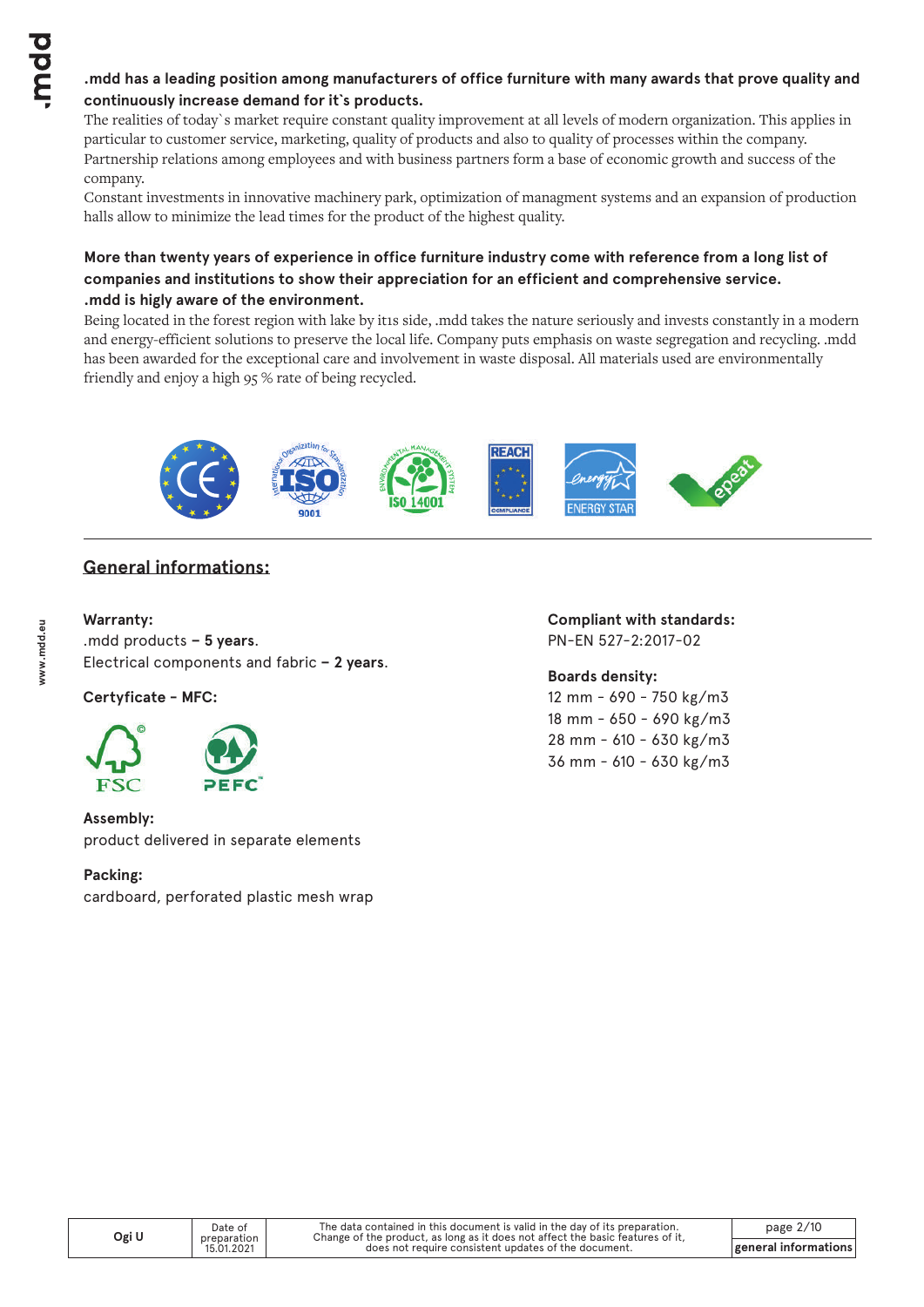bpur

#### **Ogi desk worktops**



**1. Worktop -** MFC 28 mm, ABS edge

#### **Dimensions of radial worktops (mm)**



**Ogi U**



| Date of<br>preparation<br>15.01.2021 | The dat<br>Change o |
|--------------------------------------|---------------------|
|                                      |                     |

The data contained in this document is valid in the day of its preparation.<br>Change of the product, as long as it does not affect the basic features of it,<br>does not require consistent updates of the document.

page 3/10 **technical description**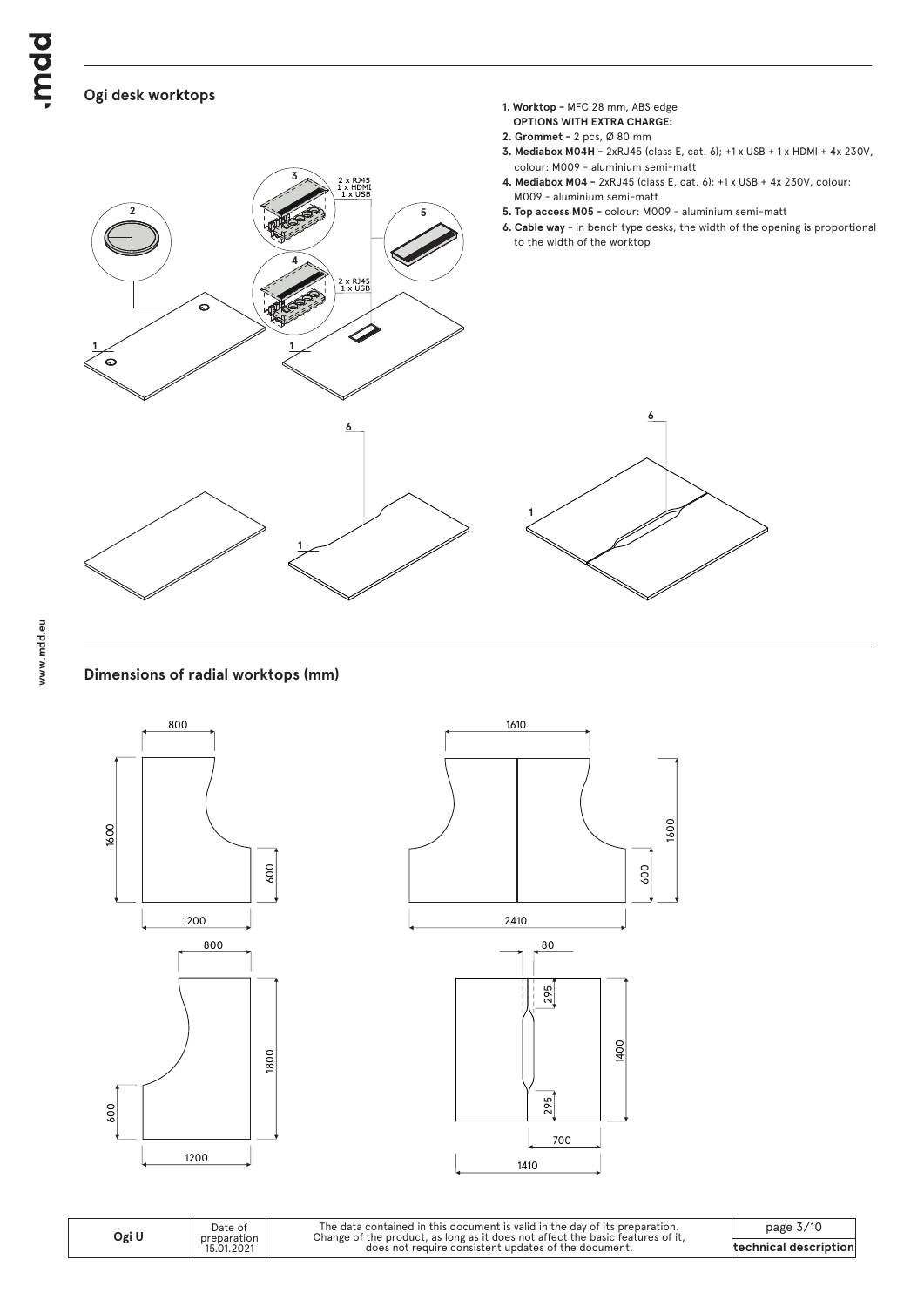**Ogi U:** powder coated steel, profile 60x30 mm, spacer 10 mm between top and frame



Attention - the cable tray located underneath the worktop is only available in: M009 - aluminium semi-matte colour

#### **Desk with managerial storage**



- **1. Worktop** MFC 28 mm, ABS edge
- **2. Top** MFC 28 mm, ABS edge
- **3. Shelf** MFC 18 mm, protection against accidental falling-out, ABS edge **4. Drawer -** MFC 18 mm, ABS edge, patent lock - possible to change
- location **5. Base -** MFC 18 mm, ABS edge
- **6. Front** MFC 18 mm, ABS edge

#### **Configuration examples (mm)**









**description** 

| Ogi U | Date of                   | The data contained in this document is valid in the day of its preparation.<br>Change of the product, as long as it does not affect the basic features of it. | page 4/10         |
|-------|---------------------------|---------------------------------------------------------------------------------------------------------------------------------------------------------------|-------------------|
|       | preparation<br>15.01.2021 | does not require consistent updates of the document.                                                                                                          | Itechnical descri |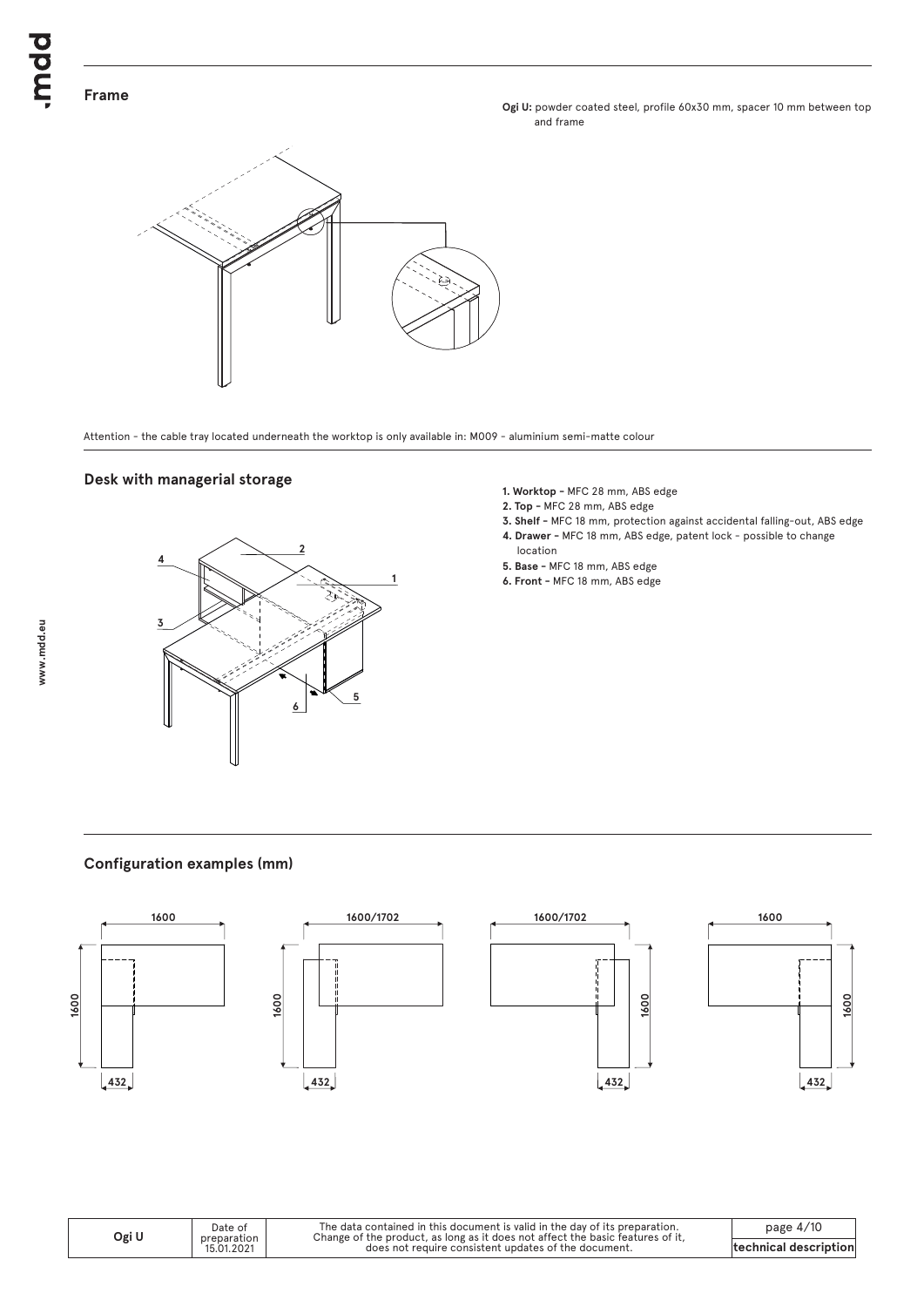### **Configuration examples (mm)**





#### **Configuration examples with BOX40, BOX50, BOX60**



ATTENTION – only for Ogi Q, Ogi U, Ogi Y, Ogi M

#### **Accessories**







- **1. Horizontal cable tray S69** powder coated, colour: 09 aluminum
- **2. Single desk horizontal cable tray (SG12, SG16)** powder coated metal, colour: M009 - aluminum semi-matt
- **3. Horizontal cable tray E64** powder coated, colour: M009 aluminium semi-matt
- **4. Cable tray for bench desks (SG220, SG260) s**teel wire Ø4 mm, powder coated, colour: 09 - aluminum

|  | Ogi U                     | Date of                                              | The data contained in this document is valid in the day of its preparation.<br>Change of the product, as long as it does not affect the basic features of it, | page 5/10 |
|--|---------------------------|------------------------------------------------------|---------------------------------------------------------------------------------------------------------------------------------------------------------------|-----------|
|  | preparation<br>15.01.2021 | does not require consistent updates of the document. | <b>Itechnical description</b>                                                                                                                                 |           |
|  |                           |                                                      |                                                                                                                                                               |           |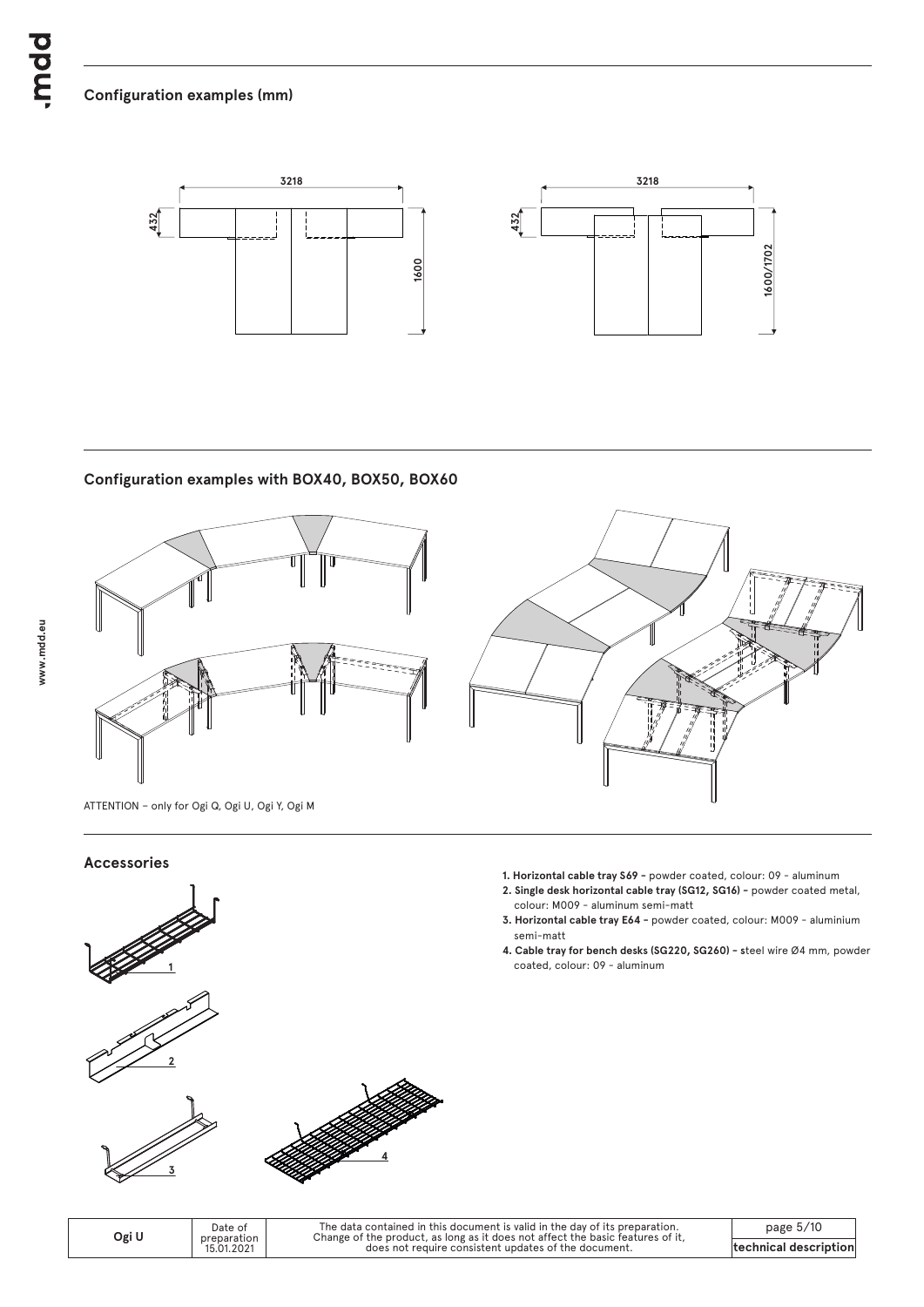bpun.

#### **Desks**



1200 / 600 / 740 **BOU12** 29.7 kg



**BOU14** 1400 / 600 / 740<br>32.8 kg



**BOU16** 1600 / 600 / 740 32.8 kg 35.9 kg 32.3 kg



**BOU28** 1200 / 700 / 740



1400 / 700 / 740 **BOU29** 35.7 kg



**BOU30** 1600 / 700 / 740



**BOU19** 1200 / 800 / 740 39.3 kg 37.8 kg 38.3 kg



**BOU20** 1400 / 800 / 740<br>38.3 kg

**BOU21** 1600 / 800 / 740 38.9 kg



**BOU22** 1800 / 800 / 740 42 kg



**BOU27** 2000 / 800 / 740 49.7 kg

#### **Elements for arrangement building - straight desk**



**BOX40** 500 / 800 / 740



**BOX42** 1200 / 800 / 740 10.8 kg 32.7 kg 32.7 kg 32.7 kg 32.8 kg 32.7 kg 32.8 kg 32.7 kg 32.7 kg 32.7 kg 32.7 kg 32.7 kg 32.7 kg 32.7 kg



**BOX43** 1400 / 800 / 740

| $\overline{\phantom{a}}$<br>ı |
|-------------------------------|

**BOX44** 1600 / 800 / 740

|       | Date of     |
|-------|-------------|
| Ogi U | preparation |
|       | 15.01.2021  |

The data contained in this document is valid in the day of its preparation.<br>Change of the product, as long as it does not affect the basic features of it,<br>does not require consistent updates of the document.

page 6/10 **products**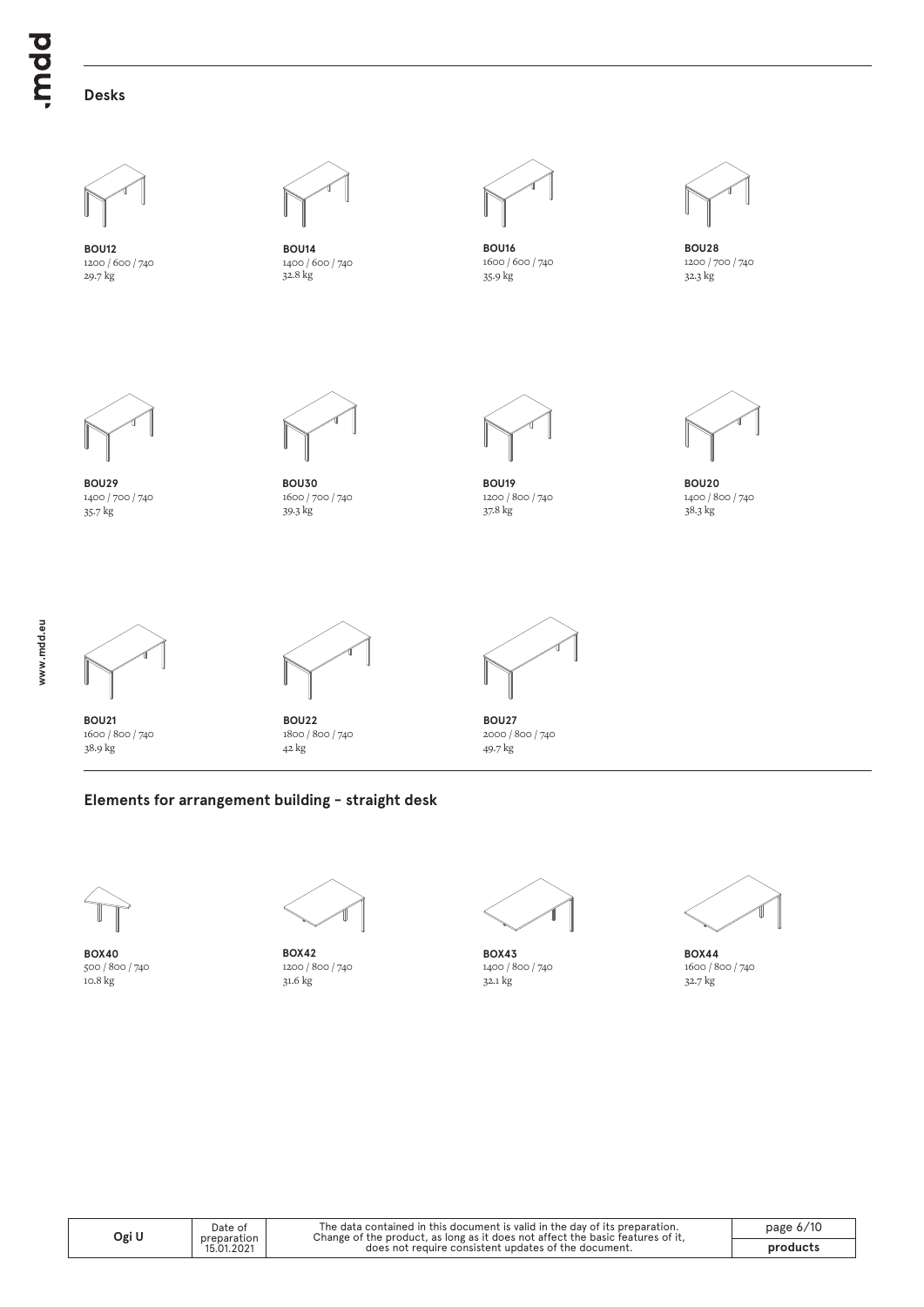#### **Elements for arrangement building - straight desk**



**BOX45** 1600 / 800 / 740

**BOX32** 1200 / 700 / 740<br>26.3 kg

**BOX34** 1400 / 700 / 740 35.8 kg 26.3 kg 29.7 kg 33.3 kg



**BOX36** 1600 / 700 / 740<br>33.3 kg

#### **Radial desks**



**BOU23** 1600 / 1200 / 740



**BOU25** 1800 / 1200 / 740



**BOU24** 1600 / 1200 / 740 46.1 kg 42 kg 46.1 kg 44 kg



**BOU26** 1800 / 1200 / 740



**BOU15** 1600 / 2410 / 740 85.5 kg

#### **Desks with managerial storage**



92.9 kg 188.8 kg 188.8 kg 182.6 kg 182.6 kg 182.6 kg 182.9 kg 188.8 kg 188.8 kg 189.9 kg 189.8 kg 189.9 kg 18 **BOUL20** 1600-1702 / 1600 / 740

**Ogi U**



**BOUL21** 1800-1902 / 1600 / 740



**BOUL40** 1600-1702 / 3210 / 740



**BOUL41** 1800-1902 / 3210 / 740

| Date of     |
|-------------|
| preparation |
| 15.01.2021  |

The data contained in this document is valid in the day of its preparation.<br>Change of the product, as long as it does not affect the basic features of it,<br>does not require consistent updates of the document.

page 7/10 **products**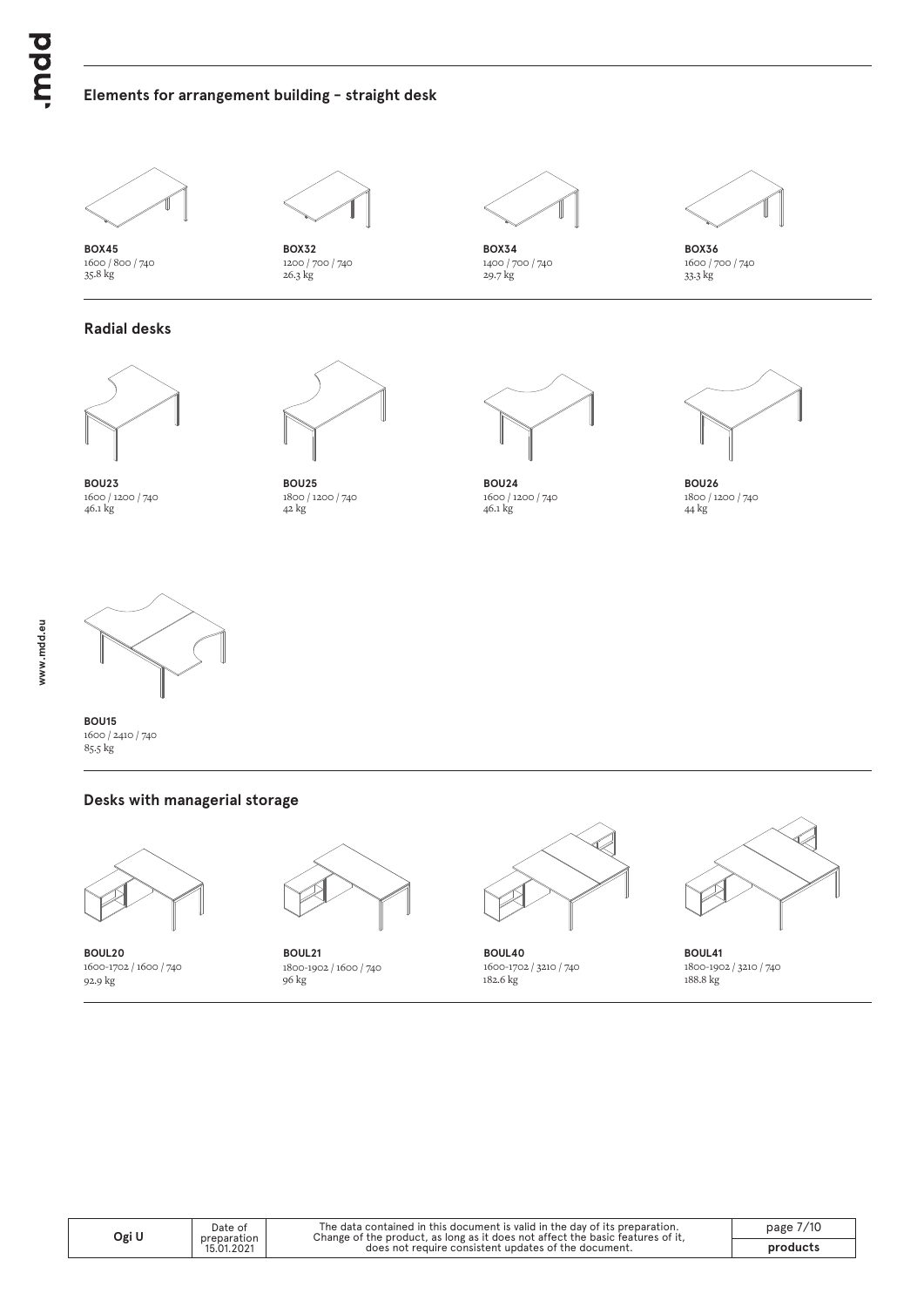#### **Bench desks**



**BOU42** 1200 / 1410 / 740



**BOU33** 1400 / 1610 / 740



**BOU34** 1600 / 1610 / 740<br>71.1 kg 69.9 kg 71.1 kg 77.3 kg

**BOU44** 1400 / 1410 / 740

#### **Elements for arrangement building - bench**





**BOX50** 1000 / 1410 / 740



**BOX52** 1200 / 1410 / 740 16.5 kg 63.4 kg 49.4 kg 56.2 kg 56.2 kg 63.4 kg 63.4 kg 63.4 kg 63.4 kg 63.4 kg 63.4 kg 63.4 kg 63.4 kg 63.4 kg 63.4 kg 63.4 kg 63.4 kg 63.4 kg 63.4 kg 63.4 kg 63.4 kg 63.4 kg 63.4 kg 63.4 kg 63.4 kg 63.4 kg 63.4 kg 63.4 k



**BOU46** 1600 / 1410 / 740 57.1 kg 68.9 kg 63.9 kg 63.9 kg 71.1 kg 71.1 kg 68.9 kg 68.9 kg 68.9 kg 68.9 kg 68.9 kg 68.9 kg 68.9 kg 68.9 kg 68.9 kg 68.9 kg 68.9 kg 68.9 kg 68.9 kg 68.9 kg 68.9 kg 68.9 kg 68.9 kg 68.9 kg 68.9 kg 68.9 kg 68.9 kg 68.9 k



**BOU35** 1800 / 1610 / 740



**BOX54** 1400 / 1410 / 740



**BOX56** 1600 / 1410 / 740



**BOX60** 1000 / 1610 / 740<br>17.5 kg 1000 / 1610 / 740 1600 / 1610 / 1610 / 740 1600 / 1610 / 740 1600 / 1610 / 740 1600 / 1610 / 740 175 kg 62.3 kg 62.3 kg 63.3 kg 63.3 kg 63.3 kg 63.3 kg 63.3 kg 63.3 kg 63.3 kg 63.3 kg 63.3 kg 63.3 kg 63.3 kg 63.3 kg 63.3 k



**BOX62** 1200 / 1610 / 740<br>60.1 kg



**BOX64**



**BOX66** 1600 / 1610 / 740<br>62.3 kg

| Ogi U | Date of<br>preparation<br>15.01.2021 |
|-------|--------------------------------------|
|       |                                      |

The data contained in this document is valid in the day of its preparation.<br>Change of the product, as long as it does not affect the basic features of it,<br>does not require consistent updates of the document.

page 8/10 **products**

**BOU32** 1200 / 1610 / 740<br>68.9 kg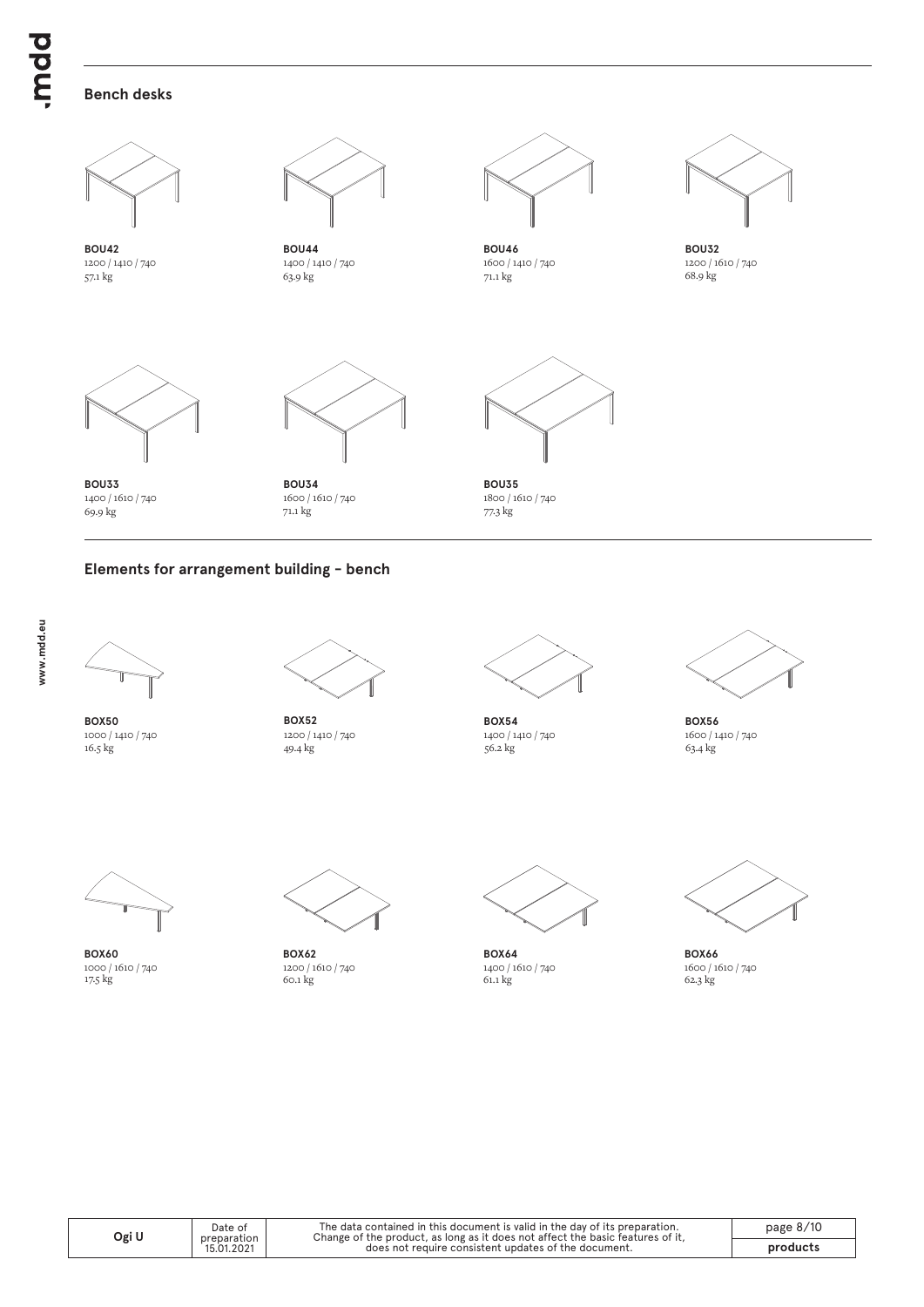#### **Elements for arrangement building - bench**



**BOX68** 1800 / 1610 / 740 68.5 kg

#### **Desk extenstions**



**PLU01** 600 / 800 / 740<br>18.4 kg



**PLU02** 600 / 1000 / 740 18.4 kg 22.1 kg 19.6 kg 22.1 kg 22.1 kg 22.1 kg 22.2 kg 22.1 kg 22.2 kg 22.2 kg 22.1 kg 22.2 kg 22.2 kg 22.1 kg



**PLU03** 600 / 1200 / 740

| Ogi U | Date of<br>preparation<br>15.01.2021 | The data contained in this document is valid in the day of its preparation.<br>Change of the product, as long as it does not affect the basic features of it, | page $9/10$ |
|-------|--------------------------------------|---------------------------------------------------------------------------------------------------------------------------------------------------------------|-------------|
|       |                                      | does not require consistent updates of the document.                                                                                                          | products    |